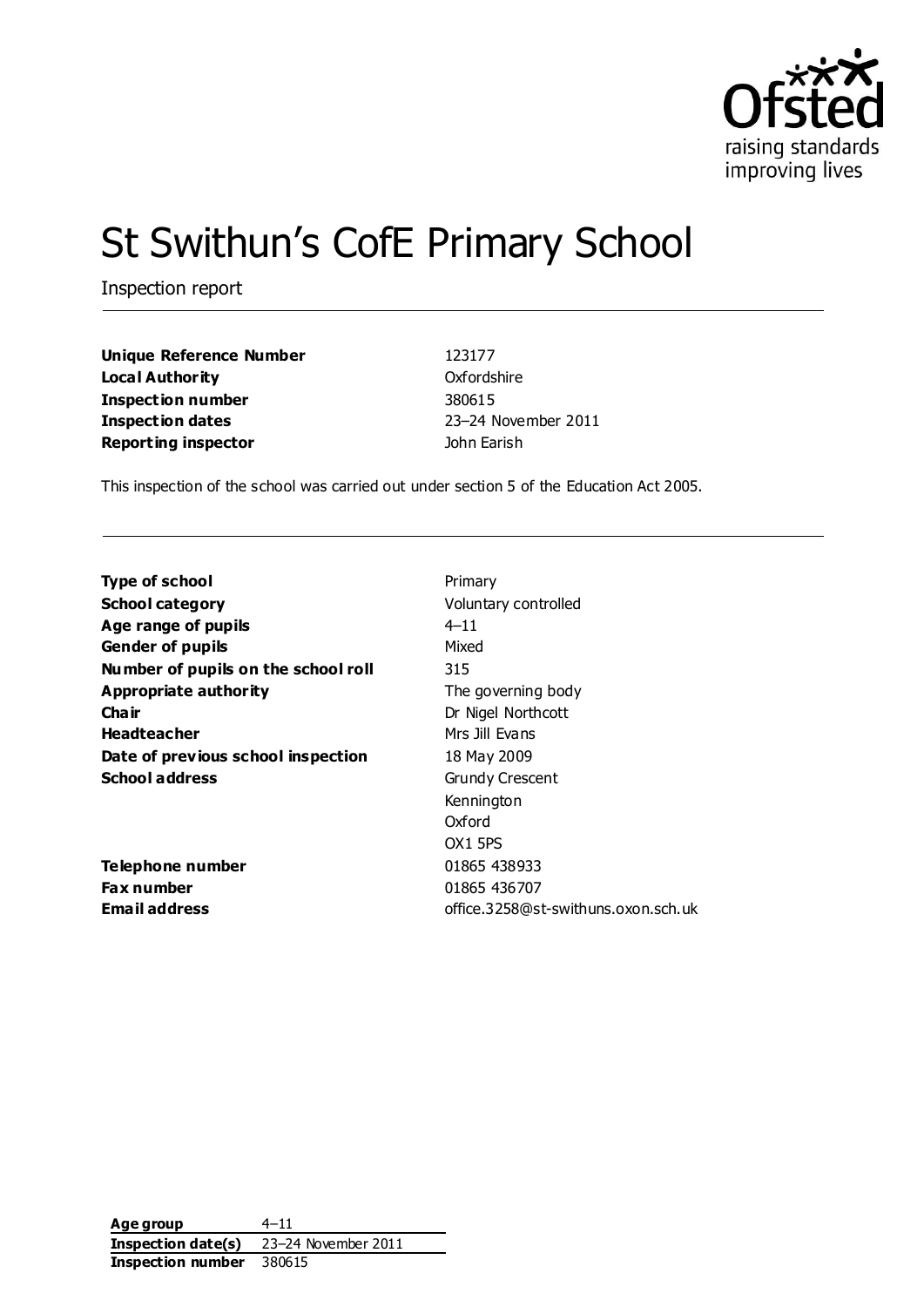The Office for Standards in Education, Children's Services and Skills (Ofsted) regulates and inspects to achieve excellence in the care of children and young people, and in education and skills for learners of all ages. It regulates and inspects childcare and children's social care, and inspects the Children and Family Court Advisory Support Service (Cafcass), schools, colleges, initial teacher training, work-based learning and skills training, adult and community learning, and education and training in prisons and other secure establishments. It assesses council children's services, and inspects services for looked after children, safeguarding and child protection.

Further copies of this report are obtainable from the school. Under the Education Act 2005, the school must provide a copy of this report free of charge to certain categories of people. A charge not exceeding the full cost of reproduction may be made for any other copies supplied.

If you would like a copy of this document in a different format, such as large print or Braille, please telephone 0300 123 4234, or email enquiries@ofsted.gov.uk.

You may copy all or parts of this document for non-commercial educational purposes, as long as you give details of the source and date of publication and do not alter the information in any way.

To receive regular email alerts about new publications, including survey reports and school inspection reports, please visit our website and go to 'Subscribe'.

Piccadilly Gate Store St **Manchester** M1 2WD

T: 0300 123 4234 Textphone: 0161 618 8524 E: enquiries@ofsted.gov.uk W: www.ofsted.gov.uk

**Ofsted** 

© Crown copyright 2011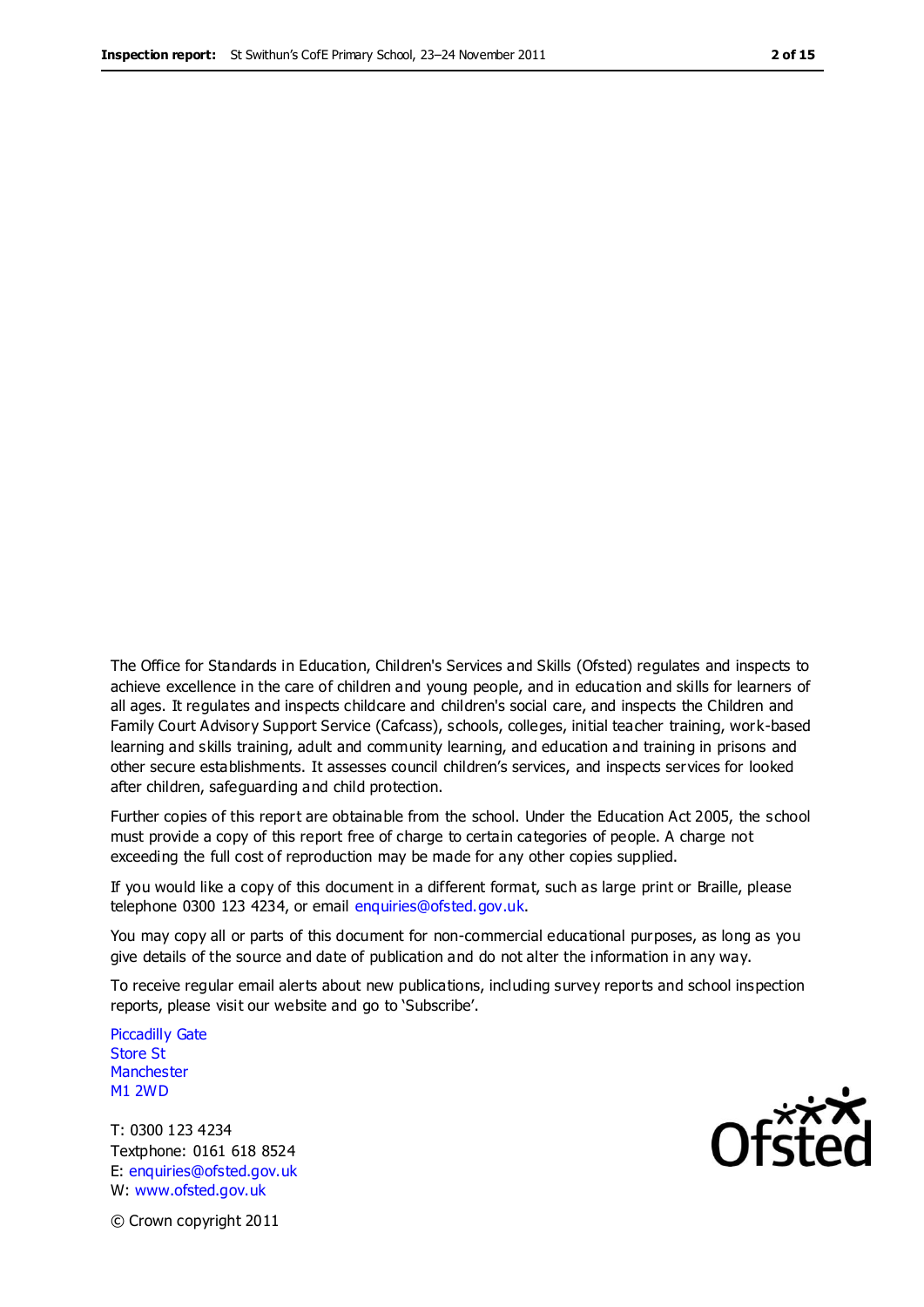# **Introduction**

This inspection was carried out by three additional inspectors. Inspectors observed 18 lessons and 11 teachers. Meetings were held with members of the governing body, staff and groups of pupils. The inspectors observed the school's work and looked at school documentation including teachers' planning, assessment information, safeguarding polices and pupils' work. Inspectors analysed 126 questionnaires from parents and carers and 160 from pupils.

The inspection team reviewed many aspects of the school's work. It looked in detail at a number of key areas.

- The involvement of pupils in their own assessment and the impact on their progress and learning.
- The effectiveness of subject coordinators in sustaining the quality of teaching and pupils' achievement and progress.
- The extent to which the curriculum supports the development of key skills across subjects and areas of learning.
- $\blacksquare$  The progress made by higher ability pupils.

# **Information about the school**

This is a larger than average-sized primary school. Most pupils are of White British heritage, with a small number from a range of minority ethnic backgrounds. A very few are at the early stages of learning English. The proportion of pupils with special educational needs and/or disabilities varies from year to year but is usually lower than the national average. The proportion of pupils known to be eligible for free school meals is well below the national average. The school has achieved a number of external accreditations including Healthy Schools status. Children in the Early Years Foundation Stage are taught in a Foundation Stage Unit. The playgroup on the school site is privately run so was not a part of this inspection.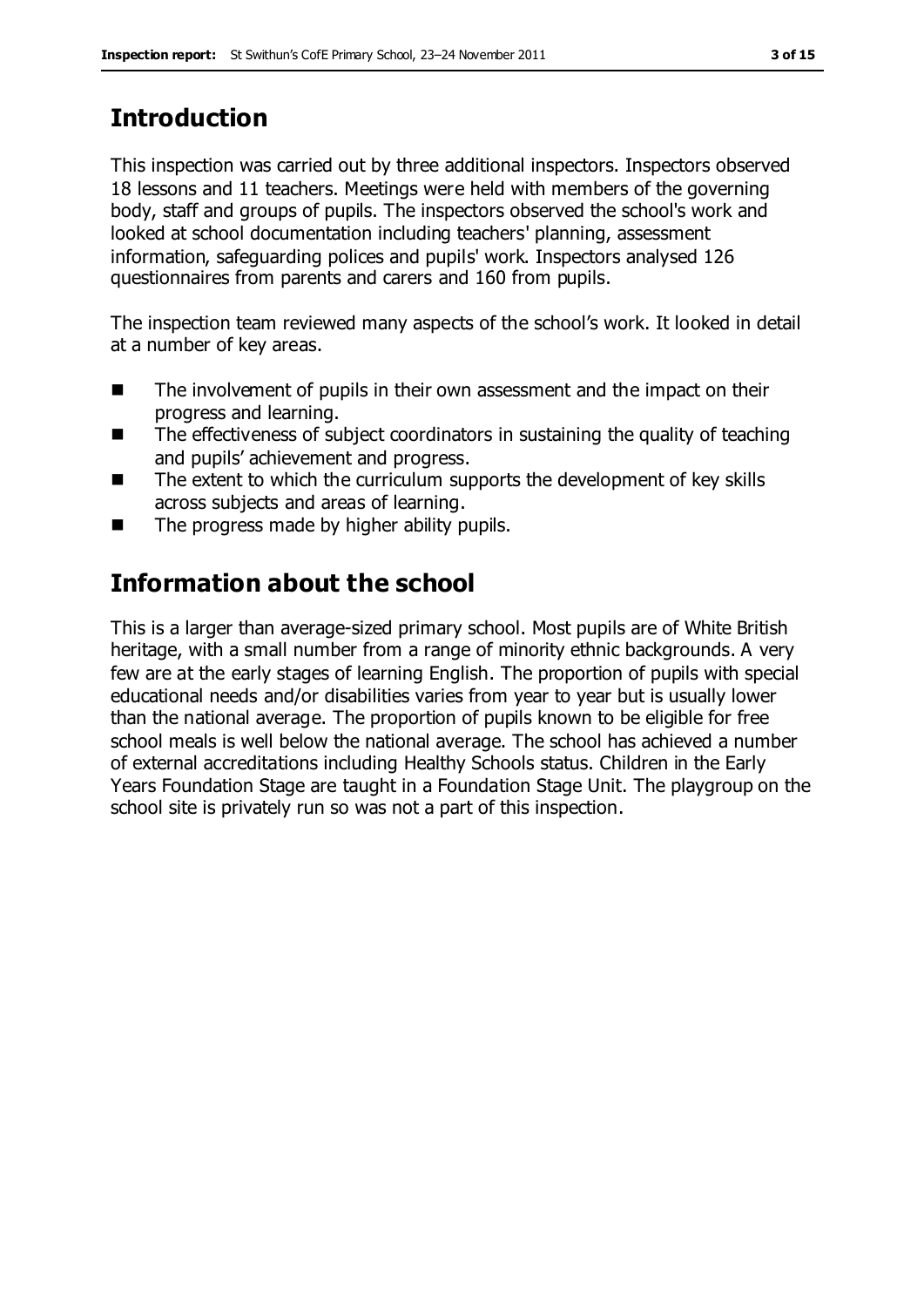## **Inspection judgements**

# **Overall effectiveness: how good is the school? 2**

#### **The school's capacity for sustained improvement 2**

#### **Main findings**

This is a good and improving school. Pupils, parents and carers, with whom it engages well, hold it in high regard. One parent wrote, 'I am delighted to see my child so eager and enthusiastic regarding all her school activities… including homework!' Another added, 'The school has far exceeded my expectations and personal experiences of schools in the past.' Pupils are eager to learn, enjoy attending and behave well.

Significant improvement has been made to a number of areas since the last inspection, including the quality of teaching and learning, pupils' progress and achievement and leadership and management. The school is successfully addressing the barriers to pupils' learning and enabling all groups of pupils to achieve well. Attainment is above average overall by the end of Year 6. Details of the monitoring of teaching and the outcomes of learning by the headteacher and subject coordinators are used well to guide developments to raise pupils' achievement further. The school's challenging targets are now fully reflected in the plans for improvement and are regularly monitored. As a result of these positive features, the school has a good capacity for sustained improvement.

The good curriculum provides learning activities that are usually challenging and exciting. This motivates pupils to concentrate well in lessons and produce a good amount of work. There are effective links between the different areas of learning so skills learned in numeracy, literacy and information and communication technology (ICT) are developed well in other lessons. However, pupils are not always encouraged to take responsibility for checking and correcting their spelling across other subjects. A wide range of clubs and activities such as recycling add much to pupils' enjoyment of, and enthusiasm for, school.

Teaching is good overall. There is an increasing amount of outstanding practice, but some is still satisfactory. Teachers have successfully raised the levels of challenge and enjoyment during lessons by increasing the opportunities for pupils of all abilities, especially more-able pupils, to work independently or in small groups to solve problems and explore their own ideas. On a few occasions, teachers miss opportunities to allow pupils to work in this way, thus holding back their progress. However, pupils are fully involved in assessing how well they are doing against their targets, in partnership with their teachers. Pupils are very certain this is useful and helps them make good progress.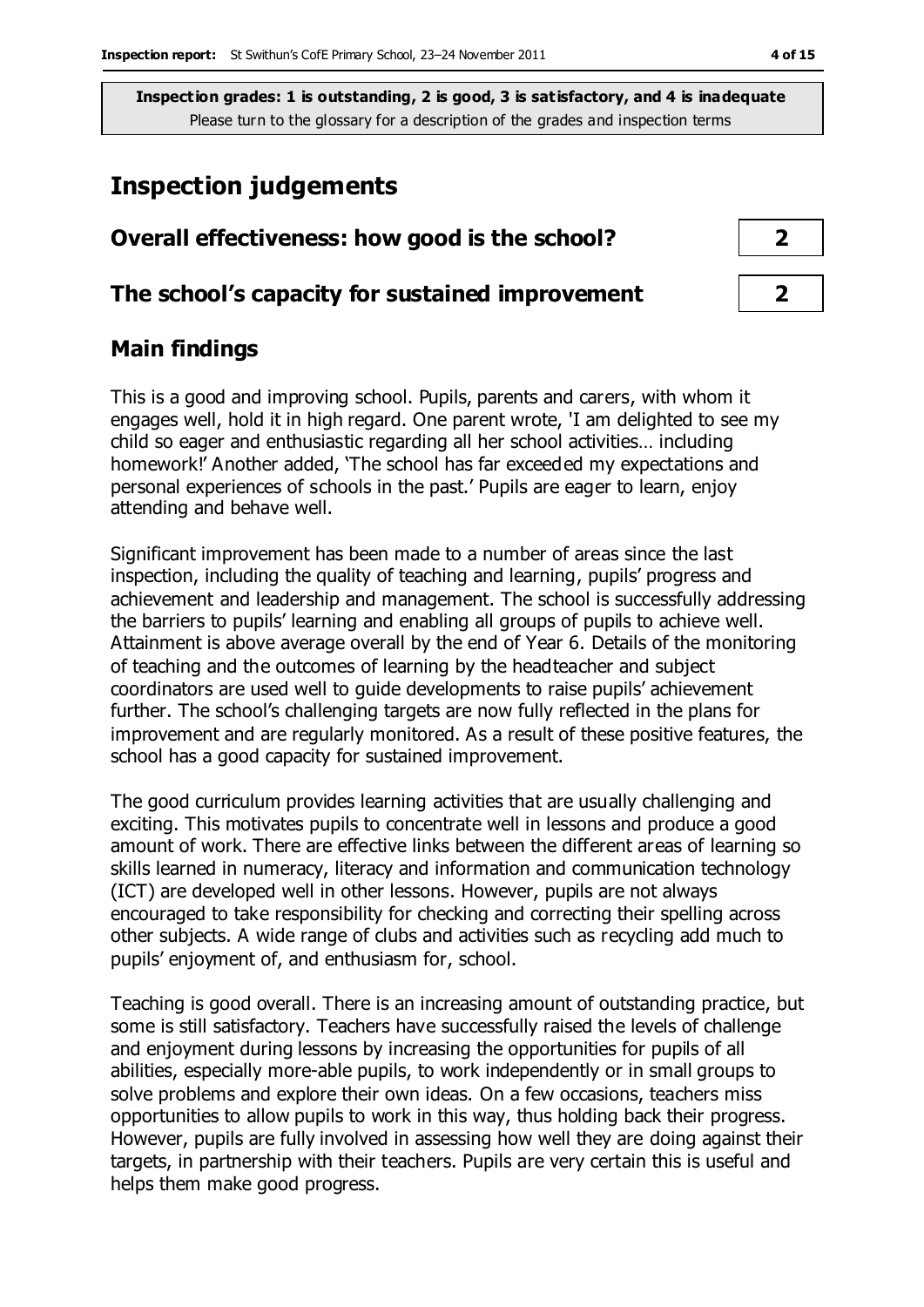Pupils are well cared for and feel safe and secure. Their positive attitudes to each other, their learning and their determination to succeed are reflected in above average levels of attendance. Safeguarding procedures are of excellent quality. The school's strong emphasis on promoting healthy lifestyles, recognised in its national award, ensures that pupils have a good understanding of how to stay fit and healthy. The good teamwork between teachers and teaching assistants ensures that all pupils are fully included in all aspects of the life of the school. Pupils show good concern for the needs of others by raising funds for charity, including communities overseas, but they have limited knowledge or experience of multicultural diversity within the wider United Kingdom.

## **What does the school need to do to improve further?**

- Strengthen the school's promotion of community cohesion by giving pupils more opportunities to learn about life and cultures in other parts of the United Kingdom.
- $\blacksquare$  Raise the quality of teaching and learning by:
	- capitalising on opportunities for pupils to work independently and use their initiative
	- ensuring that pupils check and correct their spelling across all subjects.

## **Outcomes for individuals and groups of pupils 2**

A detailed scrutiny of a wide range of work from different groups of pupils across the school confirms that they all make good overall progress. Since the last inspection, the school has successfully closed the gap in performance between boys and girls. Pupils who have special educational needs and/or disabilities are making similar progress to others against their targets. Attainment at the start of the Early Years Foundation Stage is generally at the levels expected nationally, but in the lessons observed, all groups of pupils were making good progress across the school and the attainment seen in Year 6 was above average. The very few pupils who are at the early stages of learning to speak English make good progress in acquiring the language. Pupils' positive attitudes to learning, good achievement and progress and well-developed social and interpersonal skills mean they are well prepared for the next stage of their education.

Pupils show great pride in presenting their work neatly, and take full advantage of opportunities to work collaboratively and cooperatively when they are offered. For example, in a Years 5 and 6 science lesson, pupils were examining the feeding relationships between plants and animals. They were able to work out the links between sunshine, phytoplankton, zooplankton, fish and seals. Pupils went on to construct more complex chains by looking for interrelationships between the various elements within each chain. This resulted in a number of interconnections that were collated and displayed as a complex web. Pupils enthusiastically shared ideas, helped and supported each other and used ICT well to check facts. They thoroughly enjoyed this activity because it was well matched to their abilities and they responded well to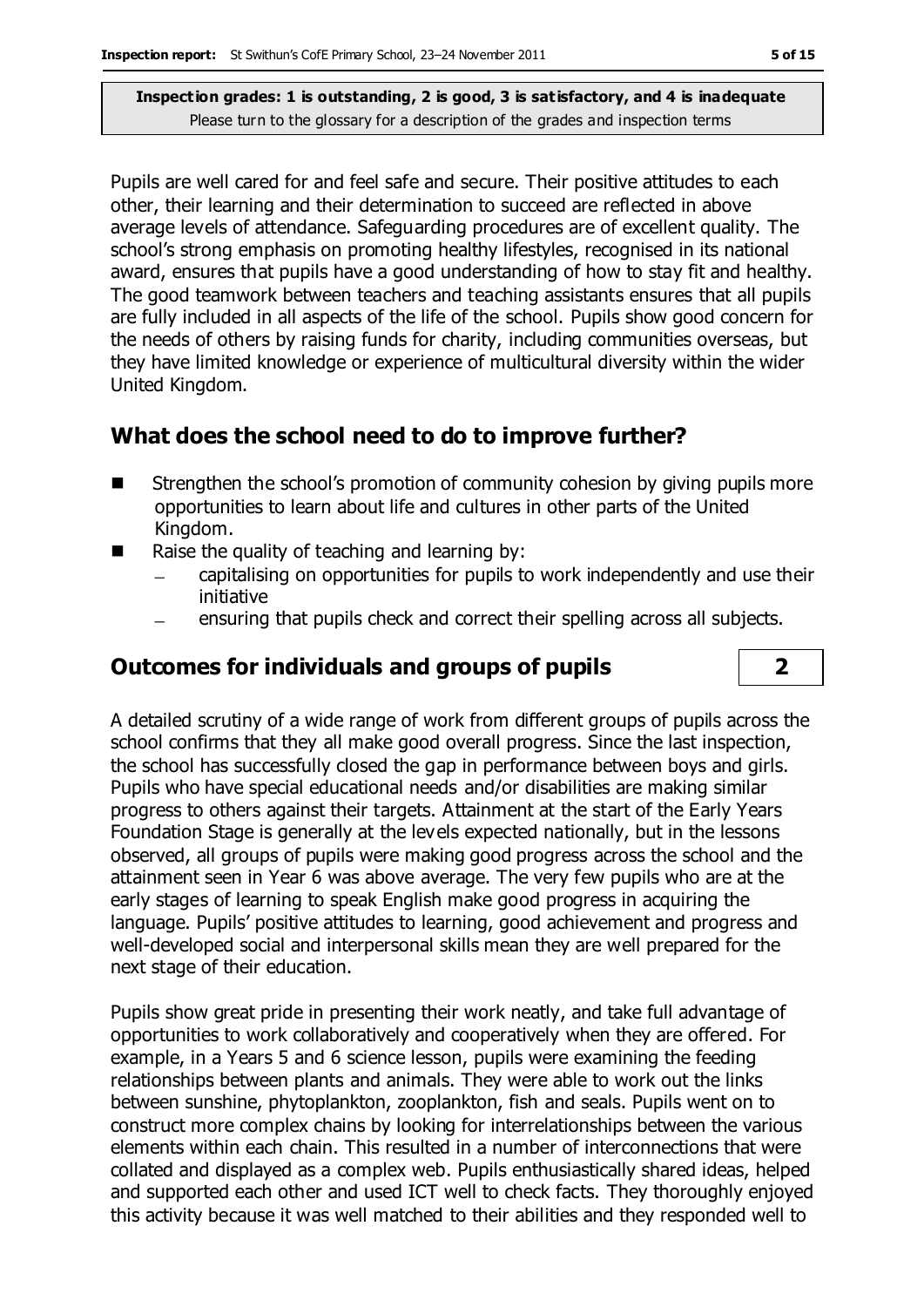the challenge. Younger pupils in Years 3 and 4 were equally involved when deciding whether a range of stories were modern or from the past. They used copies of book covers and the accompanying short summaries. Pupils examined the illustrations for clues and used their previous historical knowledge very well to explain the differences between modern day and historical texts. Their analytical skills are good, but are not always exploited by teachers.

Pupils are confident that teachers will deal with any concerns they may have. School council suggestion boxes allow them to raise issues privately and play a full part in the school community. Pupils take their responsibilities around the school seriously. They willingly act as eco warriors, playground buddies and learning mentors as well as participating regularly in the school council and the anti-bullying and healthy school teams. Behaviour is good in all aspects of school life. They have a good understanding of the consequences of their actions and the differences between right and wrong. As a result, pupils are polite and courteous towards each other and towards other adults.

| Pupils' achievement and the extent to which they enjoy their learning                                                     |                          |  |  |  |
|---------------------------------------------------------------------------------------------------------------------------|--------------------------|--|--|--|
| Taking into account:                                                                                                      |                          |  |  |  |
| Pupils' attainment <sup>1</sup>                                                                                           | $\mathcal{P}$            |  |  |  |
| The quality of pupils' learning and their progress                                                                        | 2                        |  |  |  |
| The quality of learning for pupils with special educational needs and/or disabilities<br>and their progress               | $\overline{2}$           |  |  |  |
| The extent to which pupils feel safe                                                                                      | $\overline{\mathbf{2}}$  |  |  |  |
| Pupils' behaviour                                                                                                         |                          |  |  |  |
| The extent to which pupils adopt healthy lifestyles                                                                       |                          |  |  |  |
| The extent to which pupils contribute to the school and wider community                                                   |                          |  |  |  |
| The extent to which pupils develop workplace and other skills that will<br>contribute to their future economic well-being |                          |  |  |  |
| Taking into account:                                                                                                      |                          |  |  |  |
| Pupils' attendance <sup>1</sup>                                                                                           | $\overline{\phantom{a}}$ |  |  |  |
| The extent of pupils' spiritual, moral, social and cultural development                                                   |                          |  |  |  |

These are the grades for pupils' outcomes

## **How effective is the provision?**

In most lessons, teachers use a variety of effective strategies, including the use of ICT and digital media, to enthuse and motivate learners. Pupils recognise this and say that it makes learning much more fun and rewarding. Teachers usually have high expectations of what individuals can achieve and plan work that matches their individual needs and capabilities. In the very best lessons, pupils use their initiative

 $\overline{a}$ <sup>1</sup> The grades for attainment and attendance are: 1 is high; 2 is above average; 3 is broadly average; and 4 is low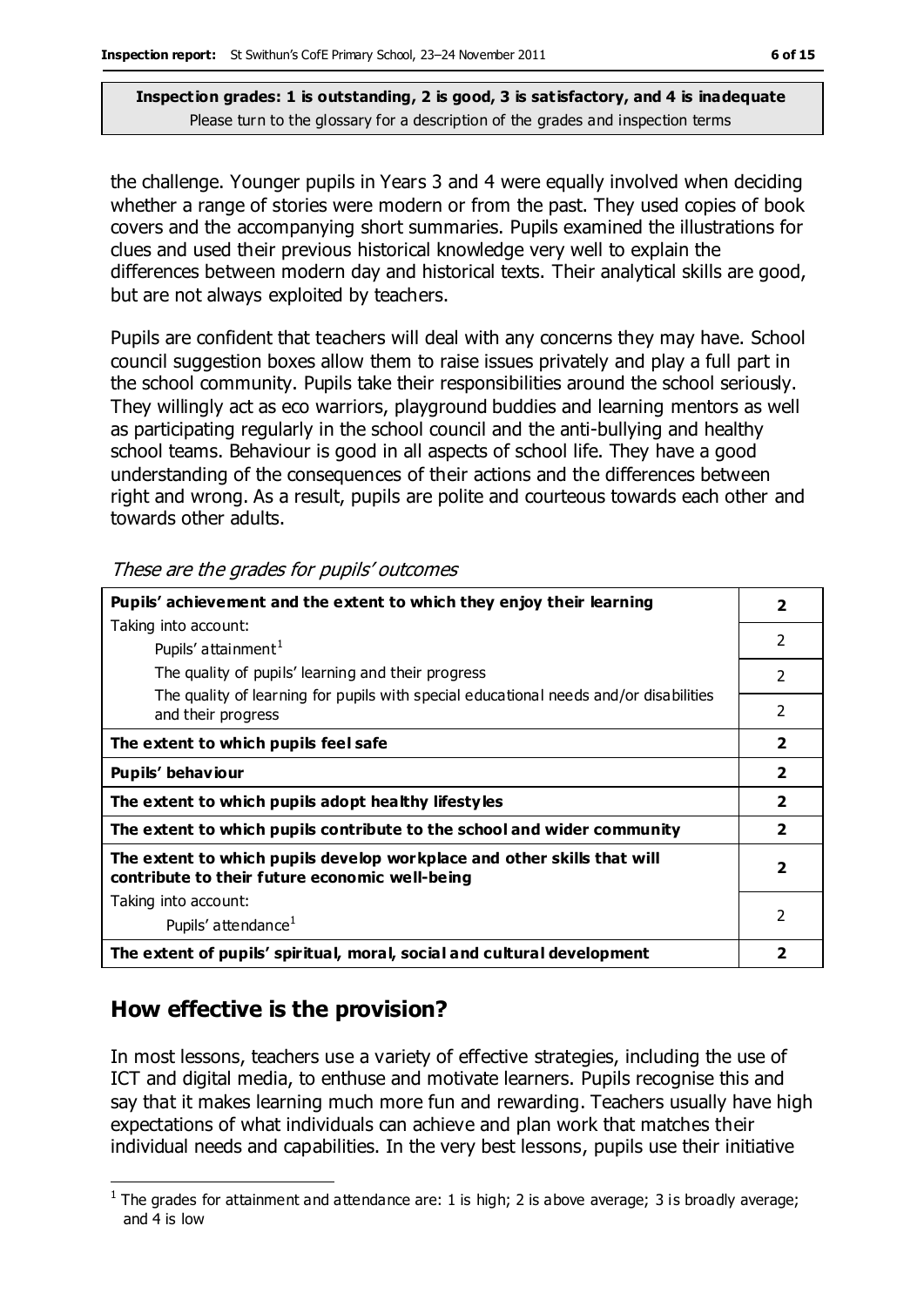and discover for themselves although, more generally in the school, these skills are not always fully exploited to maximise learning. Pupils say their independent work is an effective way to improve their performance because 'you can learn from your mistakes and challenge yourself to do even better'. Pupils are sometimes reminded to check spelling for themselves and make corrections when writing across a range of subjects, but teachers are not always rigorous in ensuring that this is done thoroughly.

Pupils' personal development is helped through a detailed programme of activities about relationships and citizenship. Pupils have many opportunities to take part in educational visits and to work in partnership with other local schools. They are proud of their artistic, musical and sporting achievements and eagerly participate in the many clubs and activities that are organised for them. Pupils who have special educational needs and/or disabilities have effective individual provision where needed and are supported well.

The school works well with parents and carers to support pupils' learning and ensure their well-being, and draws on a range of outside specialists as required. Pupils whose circumstances may make them vulnerable are enabled to play a full part in lessons and activities. There are good transition arrangements for pupils moving up through the school and when joining the local secondary school. As a result, pupils and their parents and carers have confidence in the staff and the school.

| The quality of teaching                                                                                    |  |
|------------------------------------------------------------------------------------------------------------|--|
| Taking into account:                                                                                       |  |
| The use of assessment to support learning                                                                  |  |
| The extent to which the curriculum meets pupils' needs, including, where<br>relevant, through partnerships |  |
| The effectiveness of care, guidance and support                                                            |  |

These are the grades for the quality of provision

## **How effective are leadership and management?**

The good impact of leadership is seen in the way the headteacher and her senior management team are embedding ambition and driving development. Parents and carers are particularly appreciative of this: a number who spoke with inspectors at the beginning of the day were anxious that staff should receive full recognition for the many improvements made since the last inspection. Subject coordinators monitor closely the performance of groups and individuals within their phases and hold teachers to account for the progress made by children in their care. The school is successfully increasing the opportunities for middle managers to monitor the quality of teaching and learning in classrooms to supplement the monitoring carried out by the senior team. This is having a positive impact both on pupils' progress and their achievement.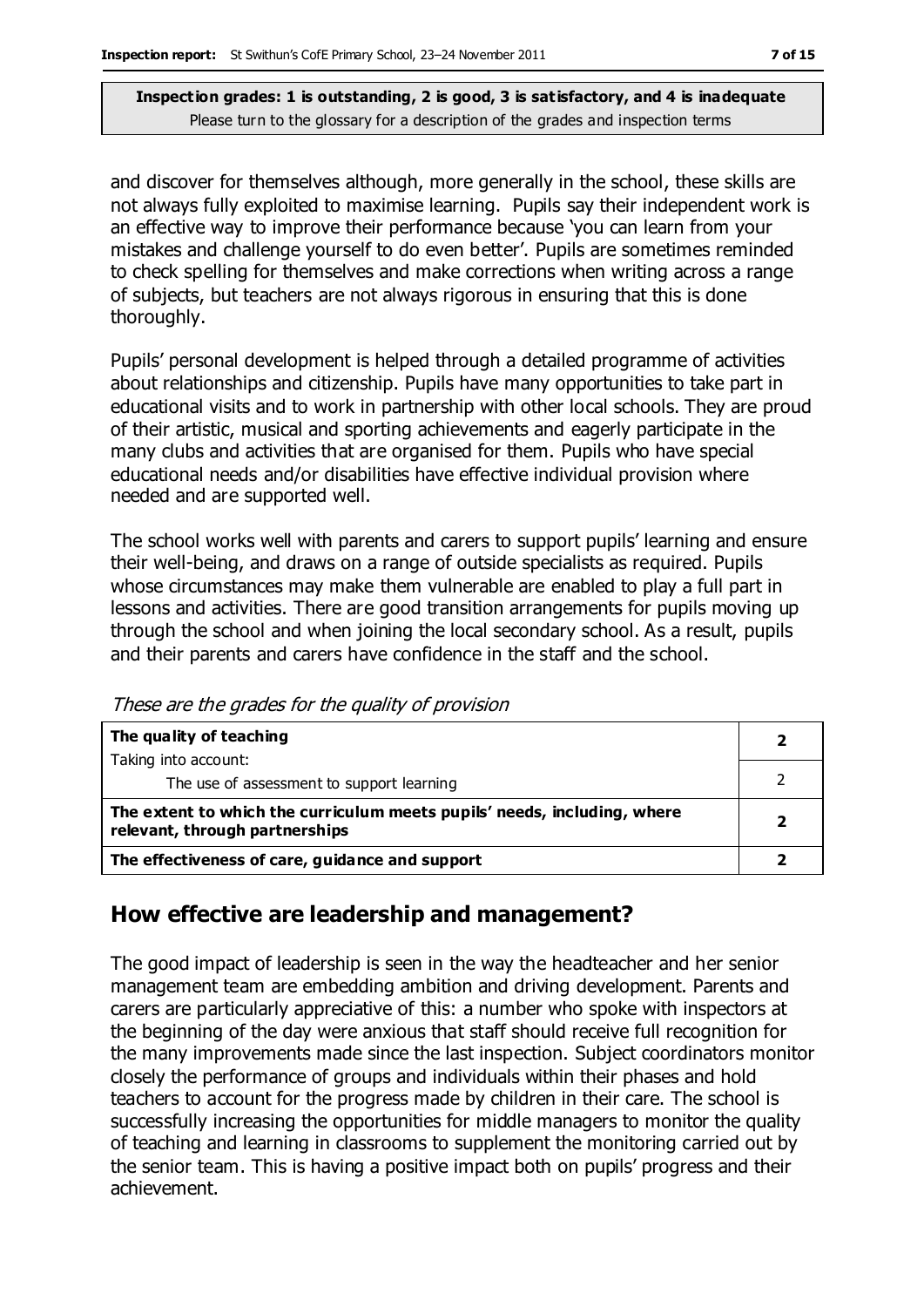Governance is good. The governing body supports the school effectively and is playing an expanding role in the school's cycle of self-review. They are particularly successful at monitoring the progress of groups and classes. The governing body ensures that safeguarding procedures are of the highest quality and has rigorous systems to ensure that all statutory requirements are regularly reviewed and approved. There is a comprehensive awareness of safeguarding issues among governors and staff.

The contribution the school makes to community cohesion is satisfactory. While links with the immediate community are effective, links with other communities in the United Kingdom are less well developed.

The school is active and effective in tackling discrimination and promoting equality of opportunity well. For example, the gap in performance between boys and girls by the end of Year 6, noted at the last inspection, has been successfully addressed and there is no evidence of discrimination.

| The effectiveness of leadership and management in embedding ambition and<br>driving improvement                                                                     |                         |  |  |
|---------------------------------------------------------------------------------------------------------------------------------------------------------------------|-------------------------|--|--|
| Taking into account:                                                                                                                                                |                         |  |  |
| The leadership and management of teaching and learning                                                                                                              | 2                       |  |  |
| The effectiveness of the governing body in challenging and supporting the<br>school so that weaknesses are tackled decisively and statutory responsibilities<br>met | 2                       |  |  |
| The effectiveness of the school's engagement with parents and carers                                                                                                |                         |  |  |
| The effectiveness of partnerships in promoting learning and well-being                                                                                              | $\overline{\mathbf{2}}$ |  |  |
| The effectiveness with which the school promotes equality of opportunity and<br>tackles discrimination                                                              |                         |  |  |
| The effectiveness of safeguarding procedures                                                                                                                        | 1                       |  |  |
| The effectiveness with which the school promotes community cohesion                                                                                                 | 3                       |  |  |
| The effectiveness with which the school deploys resources to achieve value for<br>money                                                                             | 2                       |  |  |

These are the grades for leadership and management

## **Early Years Foundation Stage**

Children in the Early Years Foundation Stage make good progress from starting points that are broadly as expected for the age group. A strong focus on developing basic skills is helping to raise attainment in all aspects of learning. For example, children with special educational needs and/or disabilities and those at the early stages of learning to speak English are identified from the earliest stage possible and supported effectively. Leaders are aware that progress in early mathematical skills is not quite as strong as other aspects of learning. As a result, adults are increasing the opportunities for children to develop their early numeracy skills through active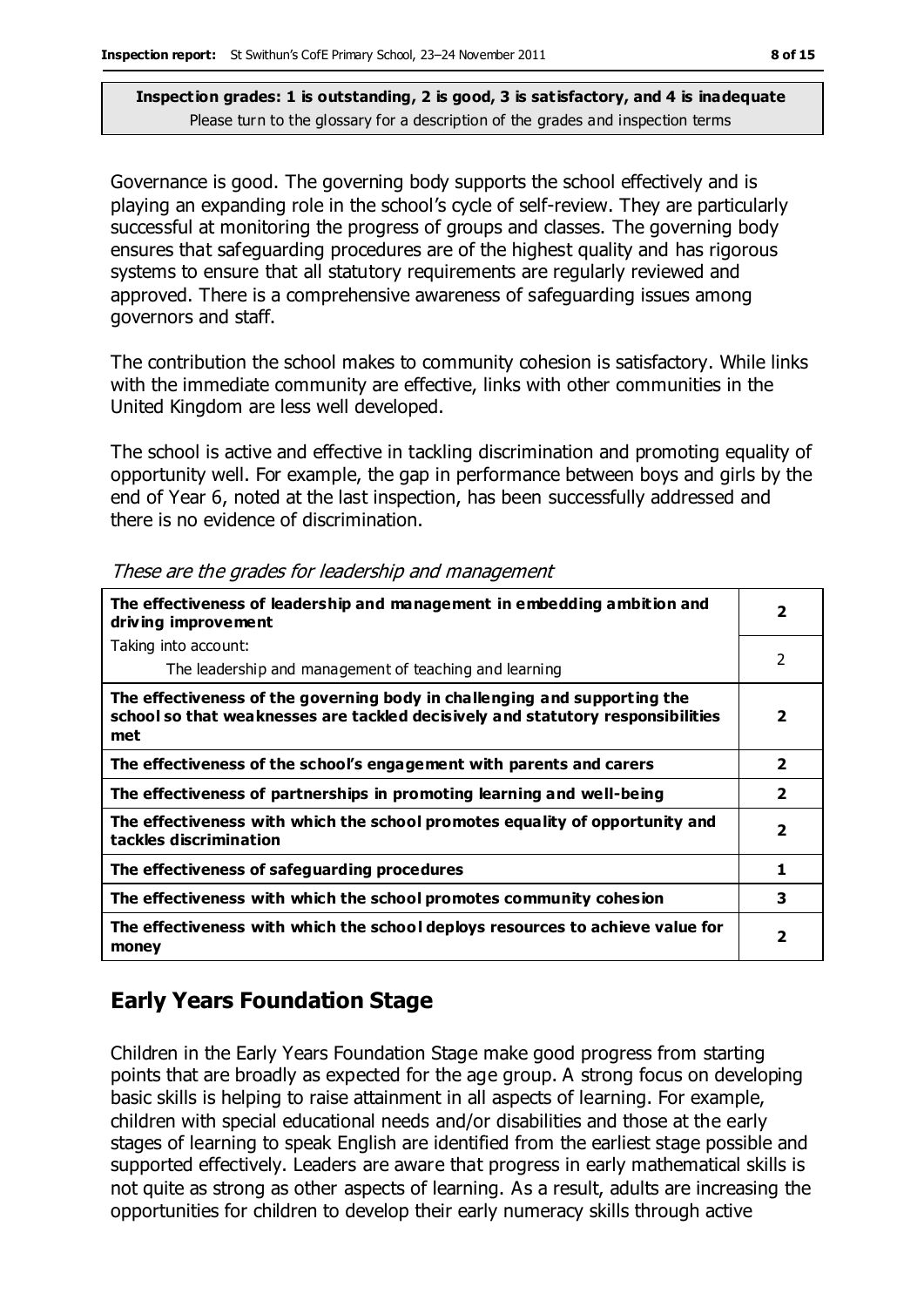learning. However, children are achieving particularly well in communication, language and literacy.

Consistently good teaching and learning mean that children benefit from wellstructured routines that help them to feel very safe, secure and excited about coming to school. Regular observations and assessments made in each aspect of learning are used well to plan the next steps in learning. Good transition arrangements with the pre-school, detailed knowledge by staff of children's welfare needs and effective links with parents and carers ensure that children are cared for well.

There is a good balance between activities directed by the teachers and those chosen by children. The adults use questions well to develop children's knowledge and understanding of the world as well as their vocabulary. For example, children were looking around the garden with an adult to find objects to count. Every opportunity was taken by the adults to develop the children's mathematical vocabulary and counting skills. On another occasion, children were singing happy birthday to each other, using a cake with real candles. They had invited a number of teddy bears as guests at the party and dressed them in party clothes. Pupils did this independently, happily collaborating together, taking turns, and helping and supporting each other.

The provision is well led and managed. All adults work well together as a team and take great care to guarantee that all children are equally involved. Safety and safeguarding are high priorities and the quality of provision is good. There are ambitious plans to improve the recently redeveloped outdoor learning environment as a stimulating resource to support all areas of learning. The aim is to match the high quality provision provided in the classrooms.

| Overall effectiveness of the Early Years Foundation Stage                    |  |  |
|------------------------------------------------------------------------------|--|--|
| Taking into account:                                                         |  |  |
| Outcomes for children in the Early Years Foundation Stage                    |  |  |
| The quality of provision in the Early Years Foundation Stage                 |  |  |
| The effectiveness of leadership and management of the Early Years Foundation |  |  |
| Stage                                                                        |  |  |

These are the grades for the Early Years Foundation Stage

### **Views of parents and carers**

The proportion of parents and carers who responded to the questionnaire was above the national average for a primary school. They were overwhelmingly positive. Where they added comments, they tended to commend the staff and the level of care, and more generally reported their overall level of happiness with the school. The very small number of individual criticisms were followed up with the headteacher during the visit, but followed no particular pattern. A few parents and carers were concerned about the quality of the toilets for the older pupils. The headteacher was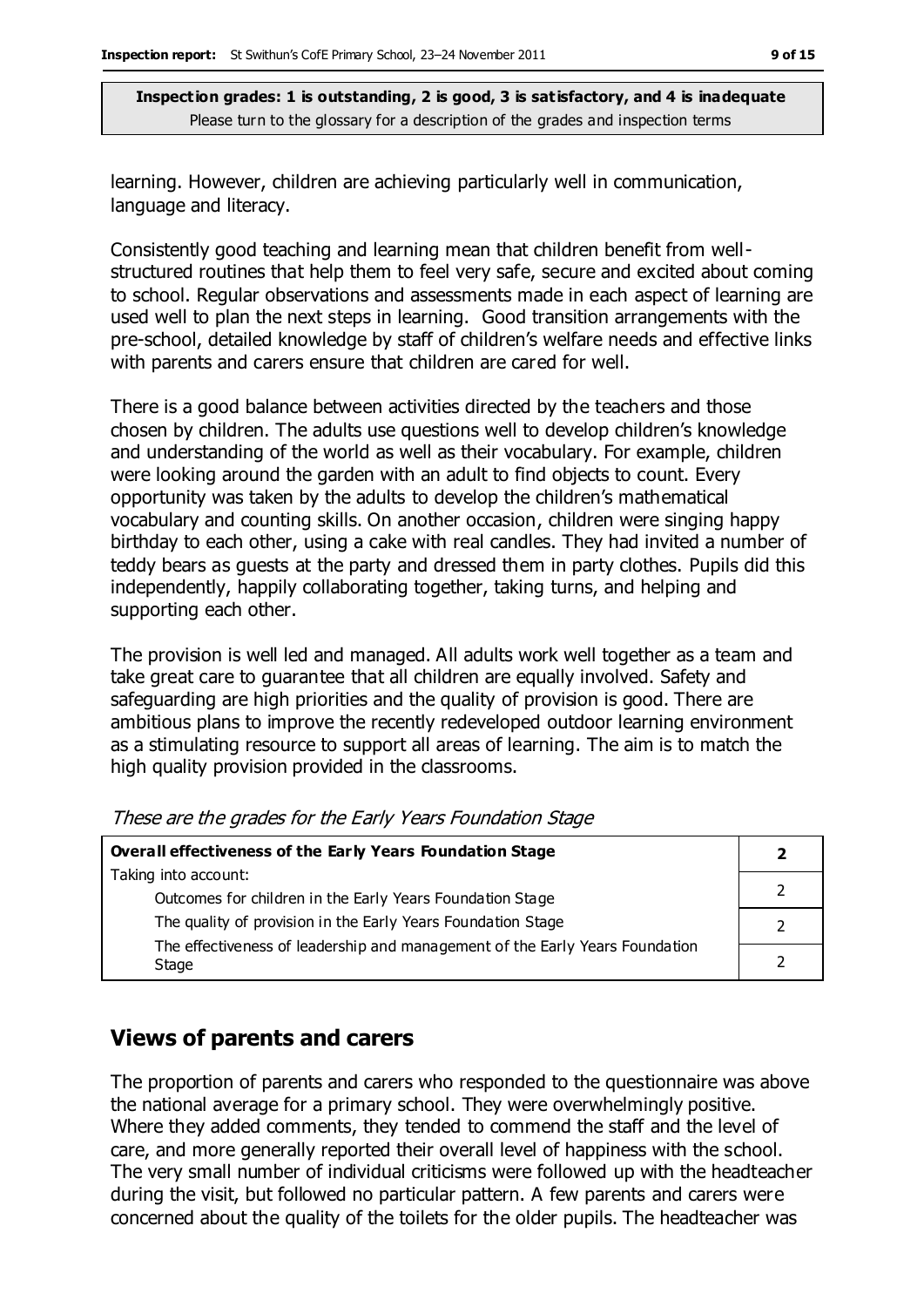able to confirm that a start to the programme for building and refurbishment was imminent. The views of the parents and carers who spoke informally to inspectors at the beginning of the school day confirm the positive responses in the questionnaires.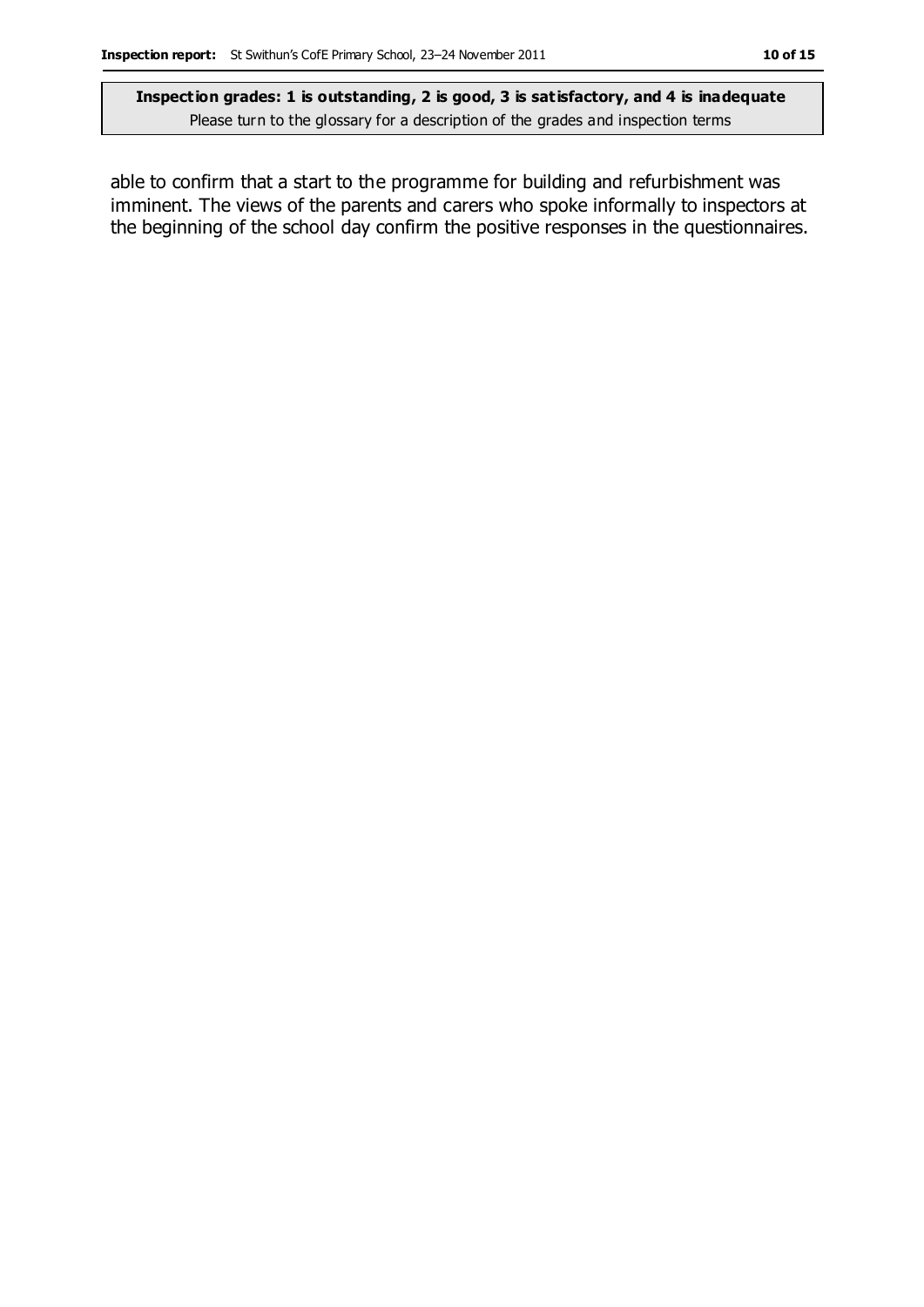#### **Responses from parents and carers to Ofsted's questionnaire**

Ofsted invited all the registered parents and carers of pupils registered at St Swithun's CofE Primary School to complete a questionnaire about their views of the school.

In the questionnaire, parents and carers were asked to record how strongly they agreed with 13 statements about the school.

The inspection team received 126 completed questionnaires by the end of the on-site inspection. In total, there are 315 pupils registered at the school.

| <b>Statements</b>                                                                                                                                                                                                                                       | <b>Strongly</b><br>agree |               |              |               |                | <b>Agree</b>   |                | <b>Disagree</b> |  | <b>Strongly</b><br>disagree |  |
|---------------------------------------------------------------------------------------------------------------------------------------------------------------------------------------------------------------------------------------------------------|--------------------------|---------------|--------------|---------------|----------------|----------------|----------------|-----------------|--|-----------------------------|--|
|                                                                                                                                                                                                                                                         | <b>Total</b>             | $\frac{1}{2}$ | <b>Total</b> | $\frac{1}{2}$ | <b>Total</b>   | $\frac{0}{0}$  | <b>Total</b>   | %               |  |                             |  |
| My child enjoys school                                                                                                                                                                                                                                  | 81                       | 64            | 42           | 33            | $\mathbf{1}$   | $\mathbf{1}$   | $\mathbf{1}$   | $\mathbf{1}$    |  |                             |  |
| The school keeps my child<br>safe                                                                                                                                                                                                                       | 82                       | 65            | 43           | 34            | $\mathbf{1}$   | 1              | $\mathbf 0$    | $\mathbf 0$     |  |                             |  |
| The school informs me about<br>my child's progress                                                                                                                                                                                                      | 55                       | 44            | 65           | 52            | 5              | 4              | $\mathbf 0$    | $\mathbf 0$     |  |                             |  |
| My child is making enough<br>progress at this school                                                                                                                                                                                                    | 58                       | 46            | 57           | 45            | 9              | $\overline{7}$ | $\overline{2}$ | $\overline{2}$  |  |                             |  |
| The teaching is good at this<br>school                                                                                                                                                                                                                  | 70                       | 56            | 51           | 40            | $\overline{2}$ | 2              | $\Omega$       | $\mathbf 0$     |  |                             |  |
| The school helps me to<br>support my child's learning                                                                                                                                                                                                   | 53                       | 42            | 67           | 53            | 4              | 3              | $\mathbf{1}$   | $\mathbf{1}$    |  |                             |  |
| The school helps my child to<br>have a healthy lifestyle                                                                                                                                                                                                | 45                       | 36            | 74           | 59            | 3              | $\overline{2}$ | $\mathbf 0$    | $\mathbf 0$     |  |                             |  |
| The school makes sure that<br>my child is well prepared for<br>the future (for example<br>changing year group,<br>changing school, and for<br>children who are finishing<br>school, entering further or<br>higher education, or entering<br>employment) | 54                       | 43            | 62           | 49            | $\mathbf{1}$   | $\mathbf{1}$   | $\mathbf{1}$   | $\mathbf{1}$    |  |                             |  |
| The school meets my child's<br>particular needs                                                                                                                                                                                                         | 51                       | 40            | 62           | 49            | $\overline{7}$ | 6              | $\mathbf{1}$   | $\mathbf{1}$    |  |                             |  |
| The school deals effectively<br>with unacceptable behaviour                                                                                                                                                                                             | 40                       | 32            | 65           | 52            | 8              | 6              | $\overline{2}$ | $\overline{2}$  |  |                             |  |
| The school takes account of<br>my suggestions and<br>concerns                                                                                                                                                                                           | 41                       | 33            | 67           | 53            | 8              | 6              | $\mathbf{1}$   | $\mathbf{1}$    |  |                             |  |
| The school is led and<br>managed effectively                                                                                                                                                                                                            | 47                       | 37            | 62           | 49            | 8              | 6              | $\overline{2}$ | $\overline{2}$  |  |                             |  |
| Overall, I am happy with my<br>child's experience at this<br>school                                                                                                                                                                                     | 62                       | 49            | 59           | 47            | $\mathbf{1}$   | 1              | $\overline{2}$ | $\overline{2}$  |  |                             |  |

The table above summarises the responses that parents and carers made to each statement. The percentages indicate the proportion of parents and carers giving that response out of the total number of completed questionnaires. Where one or more parents and carers chose not to answer a particular question, the percentages will not add up to 100%.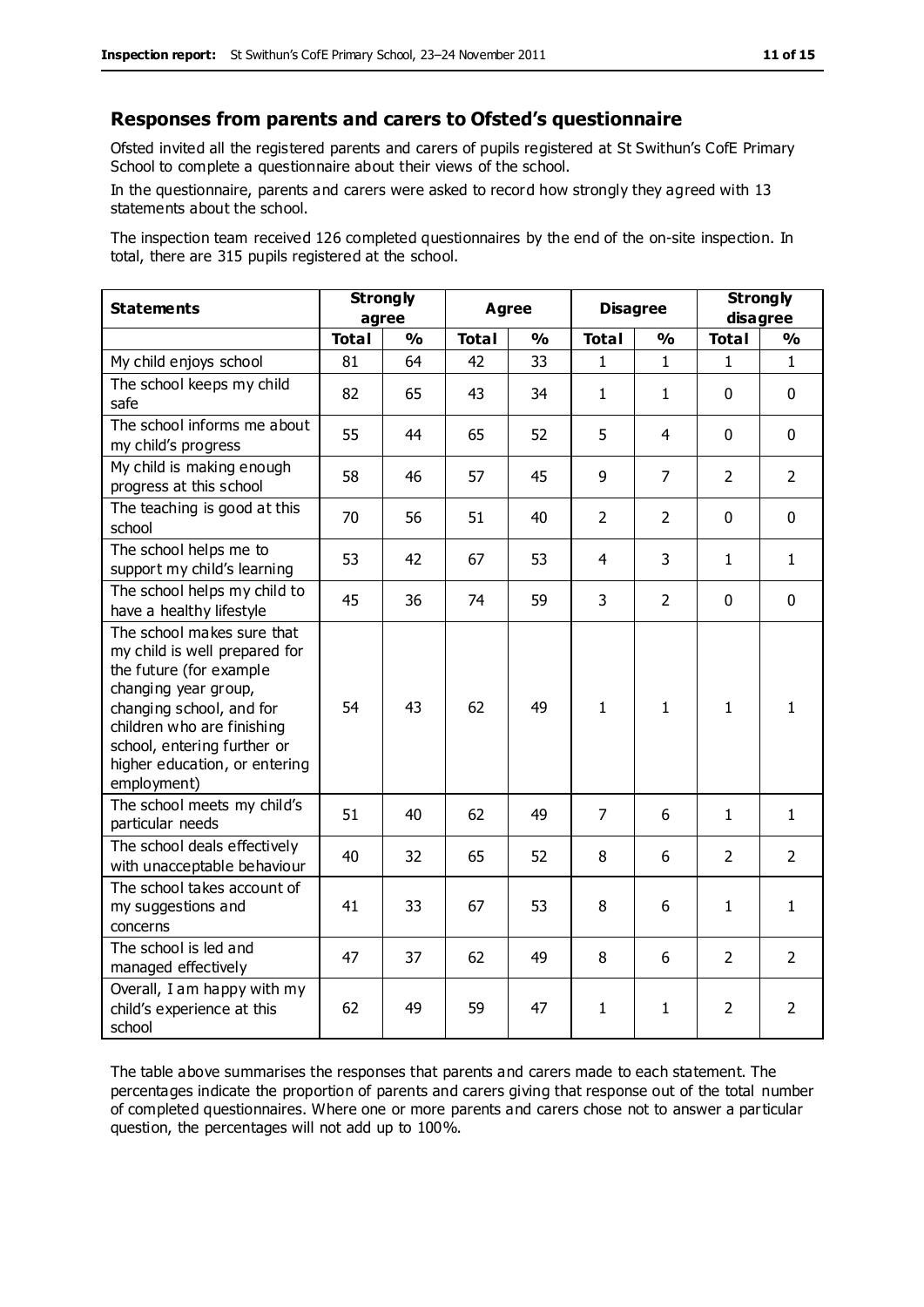# **Glossary**

### **What inspection judgements mean**

| <b>Grade</b> | <b>Judgement</b> | <b>Description</b>                                                                                                                                                                                                               |
|--------------|------------------|----------------------------------------------------------------------------------------------------------------------------------------------------------------------------------------------------------------------------------|
| Grade 1      | Outstanding      | These features are highly effective. An outstanding<br>school provides exceptionally well for all its pupils' needs.                                                                                                             |
| Grade 2      | Good             | These are very positive features of a school. A school<br>that is good is serving its pupils well.                                                                                                                               |
| Grade 3      | Satisfactory     | These features are of reasonable quality. A satisfactory<br>school is providing adequately for its pupils.                                                                                                                       |
| Grade 4      | Inadequate       | These features are not of an acceptable standard. An<br>inadequate school needs to make significant<br>improvement in order to meet the needs of its pupils.<br>Ofsted inspectors will make further visits until it<br>improves. |

#### **Overall effectiveness of schools**

|                       | Overall effectiveness judgement (percentage of schools) |      |                     |                   |
|-----------------------|---------------------------------------------------------|------|---------------------|-------------------|
| <b>Type of school</b> | <b>Outstanding</b>                                      | Good | <b>Satisfactory</b> | <b>Inadequate</b> |
| Nursery schools       | 43                                                      | 47   |                     |                   |
| Primary schools       | h                                                       | 46   | 42                  |                   |
| Secondary             | 14                                                      | 36   | 41                  |                   |
| schools               |                                                         |      |                     |                   |
| Sixth forms           | 15                                                      | 42   | 41                  | 3                 |
| Special schools       | 30                                                      | 48   | 19                  |                   |
| Pupil referral        | 14                                                      | 50   | 31                  |                   |
| units                 |                                                         |      |                     |                   |
| All schools           | 10                                                      | 44   | 39                  |                   |

New school inspection arrangements were introduced on 1 September 2009. This means that inspectors now make some additional judgements that were not made previously.

The data in the table above are for the period 1 September 2010 to 08 April 2011 and are consistent with the latest published official statistics about maintained school inspection outcomes ( see www.ofsted.gov.uk).

The sample of schools inspected during 2010/11 was not representative of all schools nationally, as weaker schools are inspected more frequently than good or outstanding schools.

Percentages are rounded and do not always add exactly to 100.

Sixth form figures reflect the judgements made for the overall effectiveness of the sixth form in secondary schools, special schools and pupil referral units.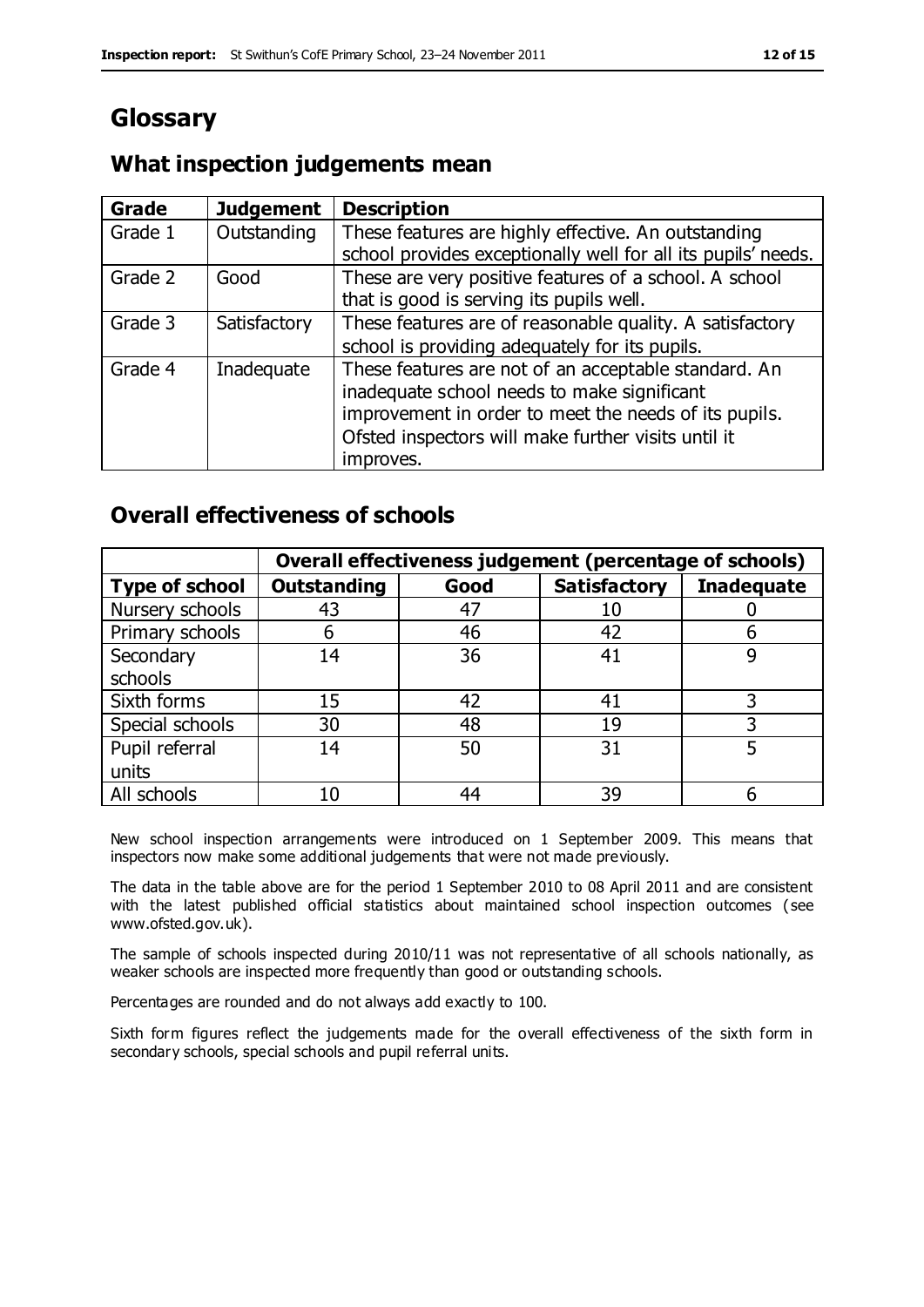# **Common terminology used by inspectors**

| Achievement:                  | the progress and success of a pupil in their<br>learning, development or training.                                                                                                                                                                                                                                           |  |  |
|-------------------------------|------------------------------------------------------------------------------------------------------------------------------------------------------------------------------------------------------------------------------------------------------------------------------------------------------------------------------|--|--|
| Attainment:                   | the standard of the pupils' work shown by test and<br>examination results and in lessons.                                                                                                                                                                                                                                    |  |  |
| Capacity to improve:          | the proven ability of the school to continue<br>improving. Inspectors base this judgement on what<br>the school has accomplished so far and on the<br>quality of its systems to maintain improvement.                                                                                                                        |  |  |
| Leadership and management:    | the contribution of all the staff with responsibilities,<br>not just the headteacher, to identifying priorities,<br>directing and motivating staff and running the<br>school.                                                                                                                                                |  |  |
| Learning:                     | how well pupils acquire knowledge, develop their<br>understanding, learn and practise skills and are<br>developing their competence as learners.                                                                                                                                                                             |  |  |
| <b>Overall effectiveness:</b> | inspectors form a judgement on a school's overall<br>effectiveness based on the findings from their<br>inspection of the school. The following judgements,<br>in particular, influence what the overall<br>effectiveness judgement will be.                                                                                  |  |  |
|                               | The school's capacity for sustained<br>■<br>improvement.<br>Outcomes for individuals and groups of<br>H<br>pupils.<br>The quality of teaching.<br>The extent to which the curriculum meets<br>pupils' needs, including, where relevant,<br>through partnerships.<br>The effectiveness of care, guidance and<br>٠<br>support. |  |  |
| Progress:                     | the rate at which pupils are learning in lessons and<br>over longer periods of time. It is often measured<br>by comparing the pupils' attainment at the end of a<br>key stage with their attainment when they started.                                                                                                       |  |  |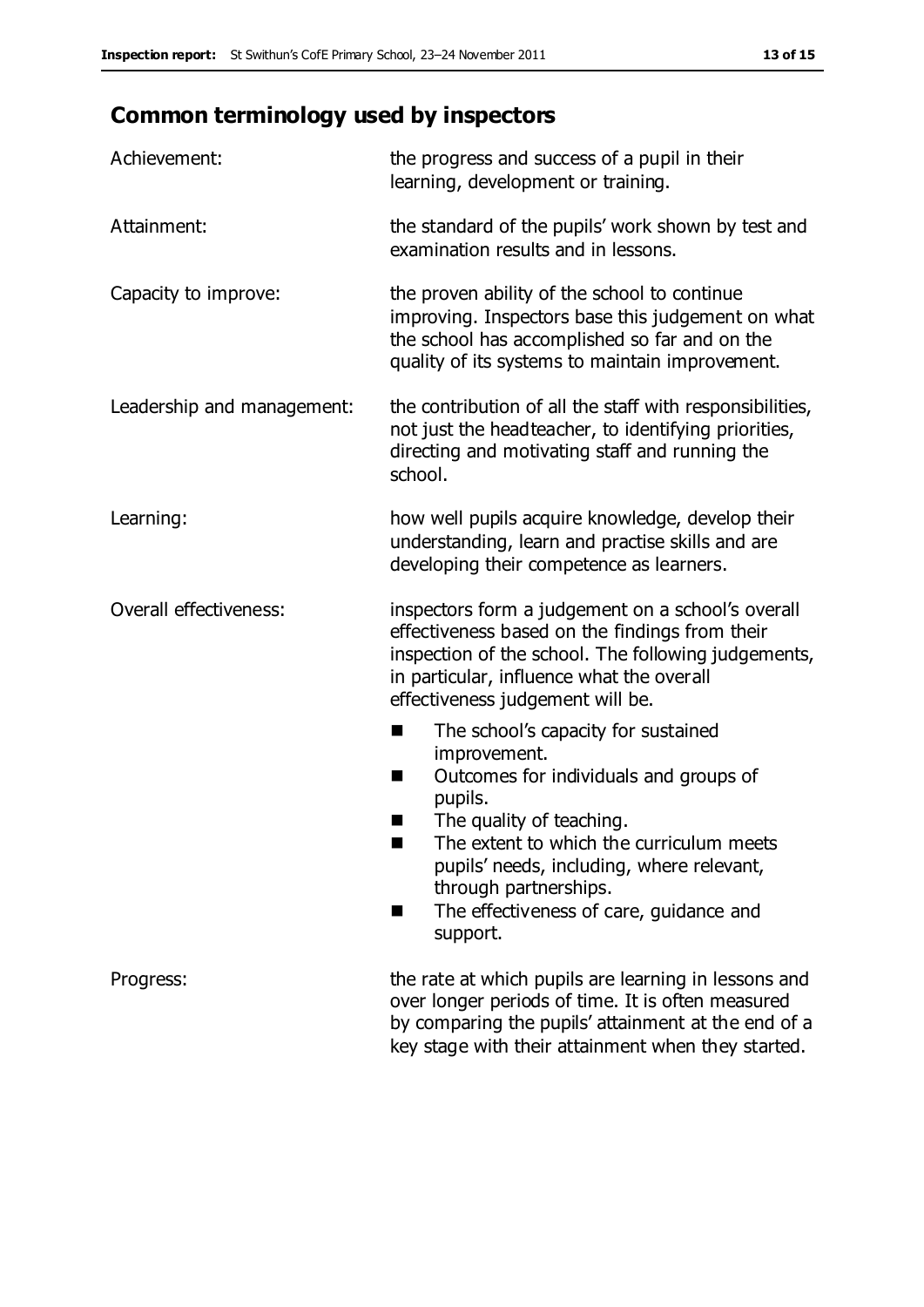#### **This letter is provided for the school, parents and carers to share with their children. It describes Ofsted's main findings from the inspection of their school.**



25 November 2011

Dear Pupils

#### **Inspection of St Swithun's CofE Primary School, Kennington OX1 5PS**

Thank you for being so welcoming and helpful when we visited your school recently. We enjoyed looking at your work, seeing you in lessons and talking to many of you. We were pleased to hear that you like your school very much and enjoy helping each other.

Yours is a good school. You behave well, which means that your teachers can get on with teaching you new and interesting things without the distraction of any misbehaviour. We particularly enjoyed talking to you about your work and were impressed with your enthusiasm for school and that you want to do so well. The teaching in your school is good, and sometimes better than this, and it means that, together with your positive attitudes to work, you make good progress and attain standards that are higher than the national average. Well done!

You told us that you find your lessons interesting and usually challenging. To make the school even better, we have asked your teachers to give you even more opportunities to use your own initiative during lessons and to work independently. We have asked them to ensure that you check your spelling and then make corrections before finishing your work. This will help you make even faster progress. They are also going to give you more opportunities to learn about cultures other than your own.

We know that you will continue to work hard and we are sure that you will help your teachers to make your school even better.

We hope that you have great success in the future.

Yours sincerely

John Earish Lead inspector